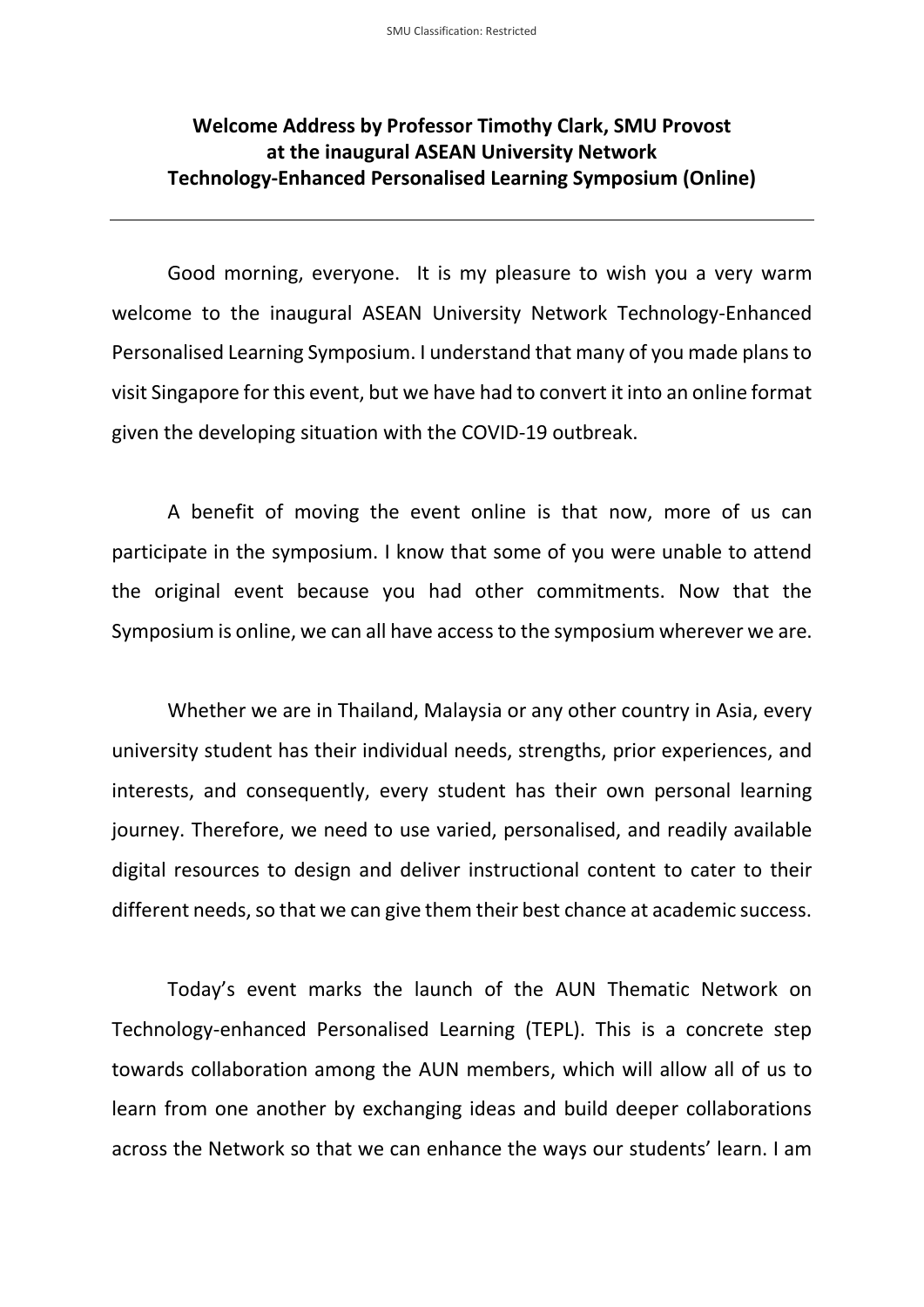delighted that Singapore Management University is leading this very important initiative together with our partners Mahidol University and University of Malaya.

The Symposium today is the first in a series of symposiums that will allow all member universities of the network to build capacity and knowledge towards TEPL. The network also forms a platform for all of us to exchange useful tools and content that we have developed or use in approaches to education. In his keynote address, my Vice Provost for Undergraduate Matters Venky will talk about some of the exciting tools we are developing at SMU, and we certainly welcome further discussions if you are keen to find out more. Indeed, it is my hope that the creation of this thematic network gives us additional impetus to reach across borders and consider research collaborations in the area of TEPL.

There is no denying that technology has dramatically altered the world of higher education. New jobs are being created rapidly and universities need to prepare students for jobs that do not currently exist. Advances in technology have opened up new possibilities, new forms of interaction and new ways to learn. So how can we transform from a one-size-fits-all approach to one that recognises individual differences so that we have better learning effectiveness? How can we incorporate technology that models and fosters self-regulated learning strategies? And how can we use technology to provide timely and targeted feedback on student performance?

These form the themes for today's event. There are several talks and discussions planned for this morning, and recordings of the presentations will be uploaded to and shared on the AUN TEPL website. I hope these inspire you